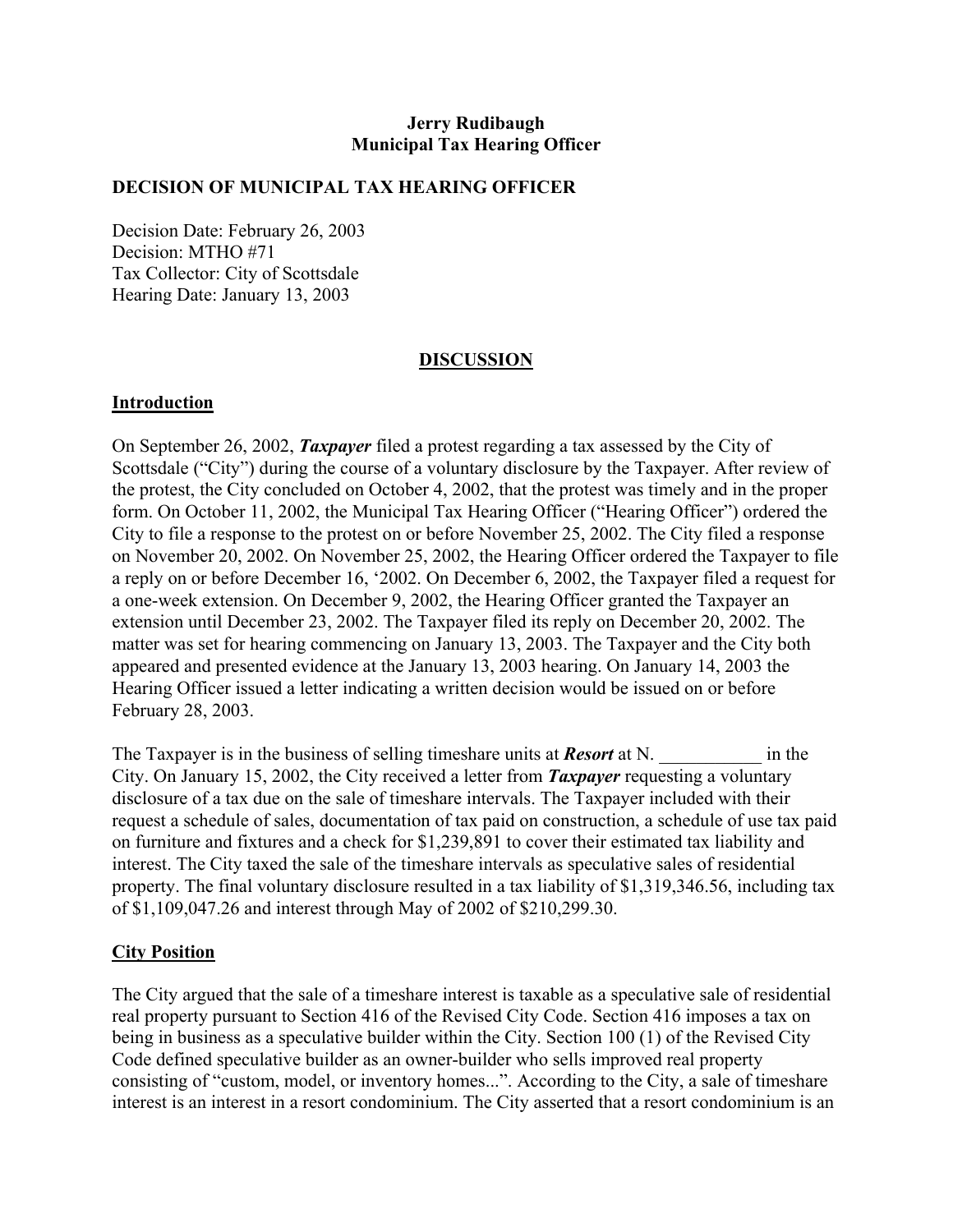inventory home pursuant to Section 100 and thus subject to the speculative builder tax of Section 416. According to the City, Merriam-Webster's Collegiate Dictionary ("Collegiate Dictionary") defines timesharing as "joint ownership or rental of a vacation lodging (as a condominium) by several persons with each occupying the premises in turn for short periods". The City asserted that the Taxpayer filed documentation with the Maricopa County Recorder's Office ("County Recorder") defining the property as "Condominium Units" and the units being sold by the Taxpayer are classified as condominiums by the Maricopa County Assessor ("County Assessor") for property tax purposes. The City argued that the sale of a condominium is subject to tax under Section 416. According to the City, a sale of the entire property is taxable under the "24 month" rule while a sale of one unit of a complex is a speculative sale of a residential "inventory home".

The City argued that the furniture and fixtures purchased by *Taxpayer* to furnish the units are not "sold" to the timeshare owner and therefore not taxable as a retail sale. According to the City, the Taxpayer and the buyers of the timeshare units completed Affidavits of Property Value ("Affidavits") in which they checked "no" on the following item: "Did the sale include any tangible personal property that has a value greater than 5% of the sale price?" Further, the *Taxpayer* Timeshare Agreement ("Agreement") defines "Common Furnishings" as follows: "means all furniture, furnishings, appliances, fixtures, equipment and all other personal property from time to time owned, leased or held by the Association for use by Owners or the Associations which are located in or upon the Interval Property". The City asserted that **Taxpayer** purchased the furnishings exempt and uses them in their timeshare operation. For that reason, the furnishings are subject to a use tax on the cost of the furnishings.

### **Taxpayer Position**

The Taxpayer asserts that ownership of a timeshare interest is distinct from ownership of a residential home. Under the timeshare arrangement, each buyer acquires an individual interest in a specific timeshare unit. However, the interval owner may not make or authorize any alteration, additions, or improvements to the unit without consent. According to the Taxpayer, timeshare interests are used for recreational or vacation purposes and is not intended to be a person's permanent residence or dwelling. The Taxpayer agrees that it should be taxed as a speculative builder for the sale of all timeshare intervals that occur within twenty-four months after the improvements of the real property sold are substantially complete pursuant to Section 100 (2) of the City Code. The Taxpayer disputes the City's inclusion of sales of timeshare intervals that occurred after the twenty-four month period. The Taxpayer argued that timeshare intervals are not inventory homes as defined in Section 100 (1) of the City Code. According to the Taxpayer, a home is a place where one lives for an extended period of time. The Taxpayer indicated that the owner of a timeshare interval purchases a right to stay in a timeshare unit for a week and the buyer has no right to store belongings there for other than the one week interval purchased. Based on the above, the Taxpayer concluded the timeshares are commercial properties and sales after the twenty-four month period are not taxable under the speculative builder tax provisions. The Taxpayer asserted that Arizona case law requires uncertainty about the scope and meaning of a taxing provision to be resolved in favor of the taxpayer and against the taxing authority. Further, the Taxpayer asserted that Arizona case law requires that the words of the operative statute are to be read to gain their fair meaning, but not to gather new objects of taxation by strained construction. According to the Taxpayer, the fundamental principle requiring strict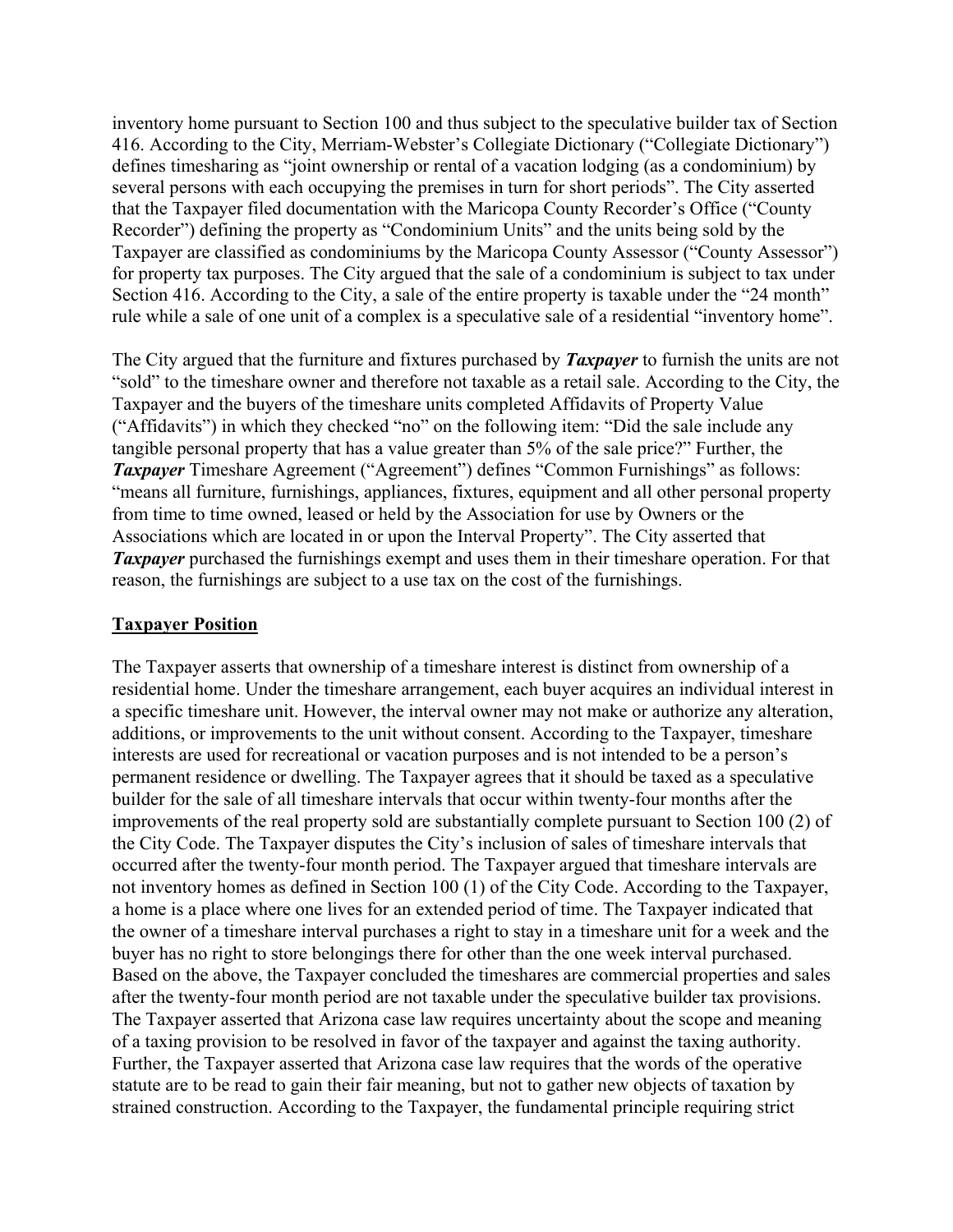construction of tax laws arises from Article IX, Section 3 of the Arizona Constitution, which requires that "every law imposing a tax shall state distinctively the object of the tax, to which object only it shall be applied." The Taxpayer argued that the timeshare intervals that *Taxpayer* sells do not fall squarely within the definition of the term homes utilized in Section 100 (1). For that reason, the Taxpayer asserted that the rules of statutory construction apply and any uncertainty must be resolved in favor of the Taxpayer. The Taxpayer noted that there is no definition of the term home in the City Code. As a result, the Taxpayer looked to Webster's New World Dictionary ("Dictionary") and Arizona Administrative Code Regulation R 5-5-1860 (1) ("Regulation 1860") for definitions. The Dictionary defined a home as "the place where one lives" while Regulation 1860 defined a home as "a natural person's usual or habitual dwelling place, including rest homes, nursing homes, jails and other such institutions."

The Taxpayer asserted that the City did not allow *Taxpayer* a credit for use tax paid on kitchen appliances, furniture and other furnishings that are included in the sale of the timeshare intervals. The Taxpayer argued that the sale of these items is considered a retail activity pursuant to City Regulation 415.2 (d) ("Regulation 415"). Based on the above, the Taxpayer requested the tangible personal property sold as part of the sale of the timeshare interval is separately accounted for and taxed under the retail classification. The Taxpayer further requested that it be allowed a credit for the use tax already paid on tangible personal property. According to the Taxpayer, the furnishings were included as part of the sale of timeshare interval otherwise interval owners would arrive for their vacation and find no furniture. The Taxpayers also asserted that the fact *Taxpayer* retains control over the furnishings is further evidence that these timeshare intervals are not homes.

#### **ANALYSIS**

The City and Taxpayer were in agreement that the Taxpayer's sale of timeshare intervals would be taxable as a speculative builder pursuant to Section 416. They disagreed as to the duration that such sales would be taxable as a speculative builder pursuant to Section 100. The City relied on Paragraph One of Section 100 which places no time limit on the sale of improved real property consisting of "inventory homes". The Taxpayer relied on Paragraph Two of Section 100 which generally indicates the sale of improved real property other than those specified in Paragraph One will be taxable speculative builder sales for up to twenty-four months after the improvements of the real property sold are substantially complete. As a result, the primary issue in this matter is which Paragraph of Section 100 controls, One or Two. The Hearing Officer concurs with the Taxpayer's argument that Arizona law requires uncertainty about the scope and meaning of a taxing provision to be resolved in favor of the taxpayer. We also agree with the Taxpayer that an ordinary meaning of a "home" would imply some type of permanency where one's belongings can be stored. The buyer of a timeshare interval has the right to use the timeshare only for the interval purchased and has no right to store any belongings at the timeshare other than for the interval purchased. As a result, the Hearing Officer concludes timeshare intervals are not a "home", as that term is commonly understood. Accordingly, Paragraph Two of Section 100 controls and the Taxpayer ceased being a speculative builder when more than twenty-four months elapsed from the time the- improvements to the real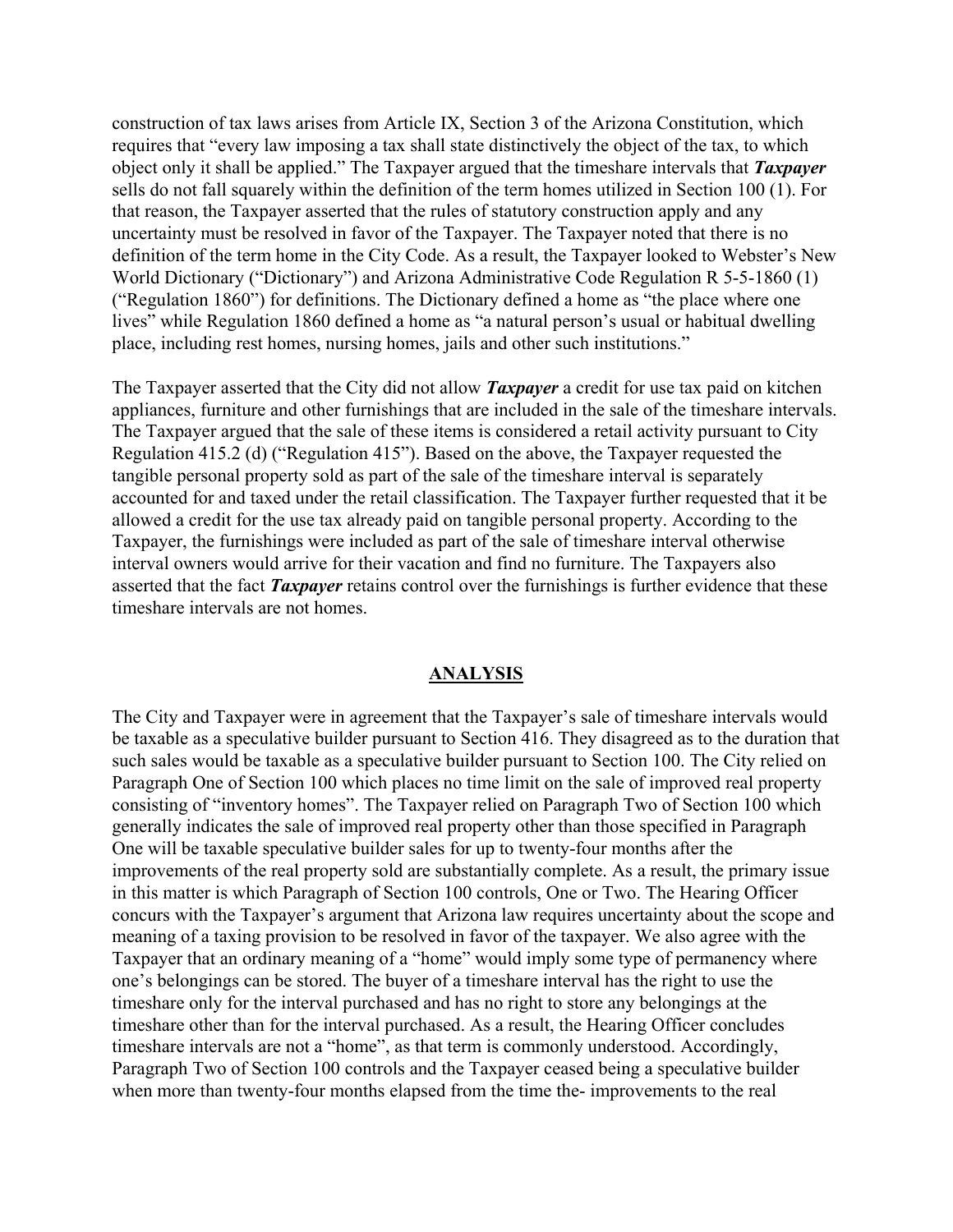property were substantially complete.

As to the furnishings, the Hearing Officer concurs with the City position. Based on the evidence, the furnishings are not sold to the buyers of the timeshare intervals. The buyers have the right of the use of the furnishings during their timeshare interval-but the Taxpayer maintains ownership and control over the furnishings. As a result, the furnishings are subject to the use tax and not taxable as retail sales.

# **FINDINGS OF FACT**

- 1. On September 26, 2002, the Taxpayer filed protest regarding a tax assessed by the City during the course of a voluntary disclosure by the Taxpayer.
- 2. After review of the protest, the City concluded on October 4, 2002 that the protest was timely and in the proper form.
- 3. On October 11, 2002, the Hearing Officer ordered the City to file a response to the protest on or before November 25, 2002.
- 4. The City filed a response on November 20, 2002.
- 5. On November 25, 2002, the Hearing Officer ordered the Taxpayer to file a reply on or before December 16, 2002.
- 6. On December 6, 2002, the Taxpayer filed a request for a one-week extension.
- 7. On December 9, 2002, the Hearing Officer granted the Taxpayer an extension until December 23, 2002.
- 8. The Taxpayer filed its reply on December 20, 2002.
- 9. The matter was set for hearing commencing on January 13, 2003.
- 10. The Taxpayer and City both appeared and presented evidence at the January 13, 2003 hearing.
- 11. On January 14, 2003, the Hearing Officer issued a letter indicating a written decision would be issued on or before February 28, 2003.
- 12. The Taxpayer is in the business of selling timeshare units at the Resort located in the City.
- 13. On January 15, 2002, the City received a letter from *Taxpayer* requesting a voluntary disclosure of a tax due on the sale of timeshare intervals.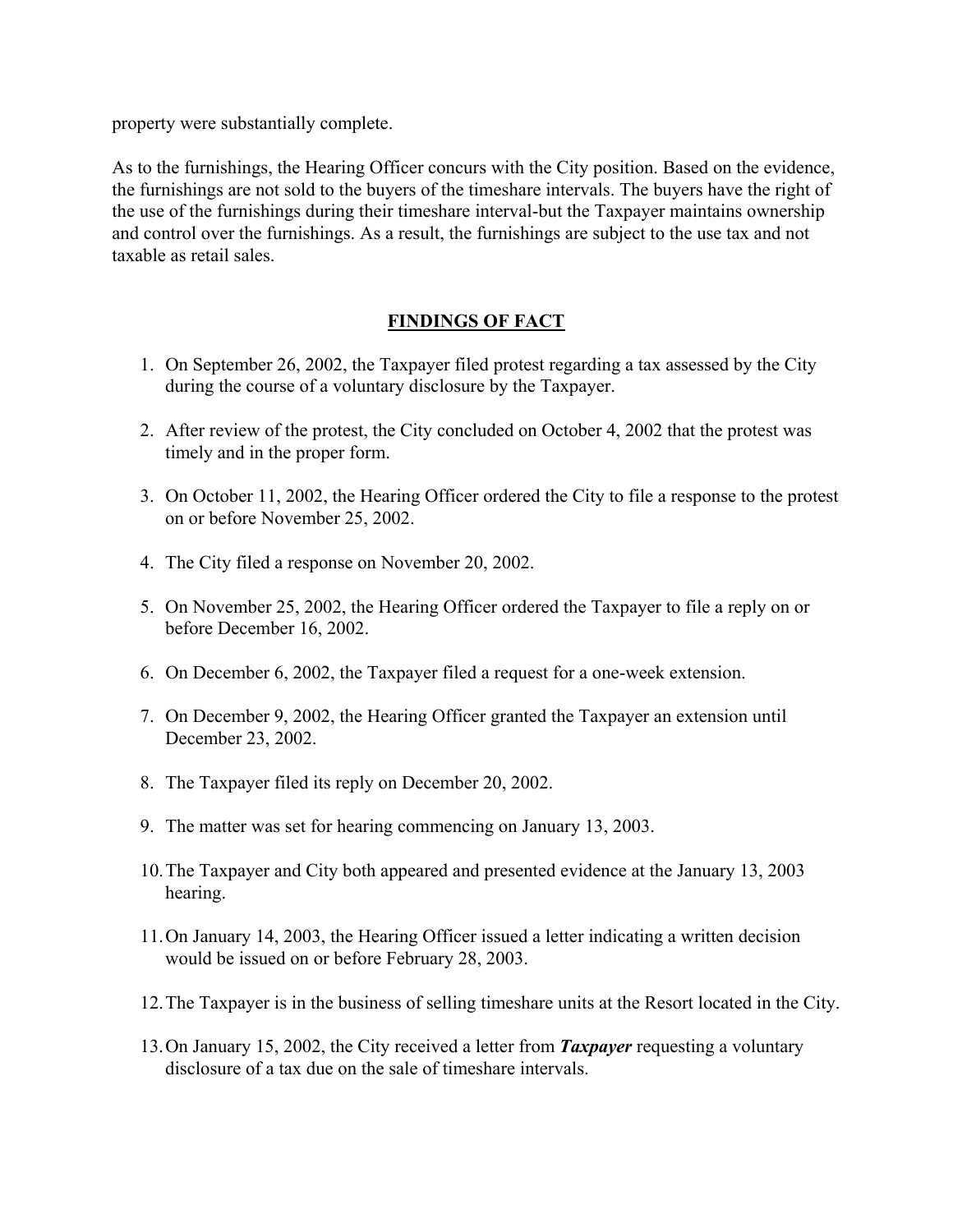- 14. The Taxpayer included with their request a schedule of sales, documentation of tax paid on construction, a schedule of use tax paid on furniture and fixtures and a check for \$1,239,891 to cover their estimated tax liability and interest.
- 15. The City taxed the sale of the timeshare intervals as speculative sales of residential property.
- 16. The final voluntary disclosure resulted in a tax liability of \$1,319,346.56, including tax of \$1,109,047.26 and interest through May of 2002 of \$210,299.30.
- 17. Under the timeshare arrangement, each buyer acquires an individual interest in a specific timeshare unit.
- 18. The interval owner may not make or authorize any alterations, additions or improvements to the unit without consent.
- 19. Timeshare units are used for recreational or vacation purposes and are not intended to be a person's permanent residence or dwelling.
- 20. The buyer of a timeshare interval has no right to store belongings at the timeshare for other than the one-week interval purchased.
- 21. The buyer of a timeshare interval has a right to use the furnishings in the timeshare during the interval purchased.
- 22. The buyer of a timeshare interval has no ownership or control over the furnishings.

# **CONCLUSIONS OF LAW**

- 1. Pursuant to ARS Section 42-6056, the Municipal Tax Hearing Officer is to hear all reviews of petitions for hearing or redetermination under the Model City Tax Code.
- 2. Arizona case law requires uncertainty about the scope and meaning of a taxing provision to be resolved in favor of the taxpayer and against the taxing authority.
- 3. Article IX, Section 3 of the Arizona Constitution, which requires that "every law imposing a tax shall state distinctly the object of the tax, to which object only it shall be applied.
- 4. Section 416 imposes a tax on being in business as a speculative builder within the City.
- 5. Section 100 (1) defines speculative builder as an owner-builder who sells improved real property consisting of "custom, model, or inventory homes...".